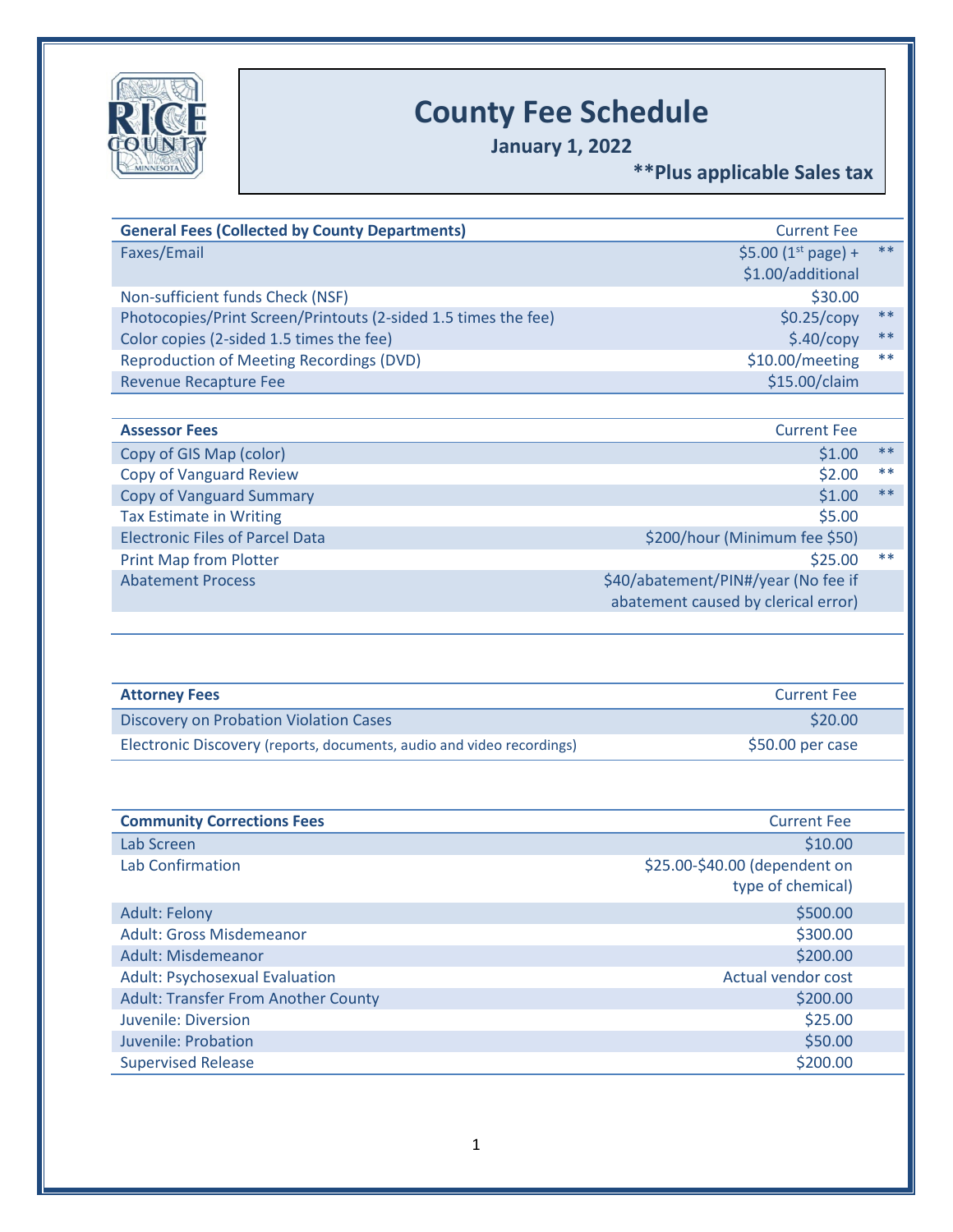| <b>Economic Development/HRA Fees</b>                                                   | <b>Current Fee</b>                   |       |
|----------------------------------------------------------------------------------------|--------------------------------------|-------|
| <b>Tax Abatement Request</b>                                                           | \$500.00                             |       |
| <b>Revolving Loan Fund Program</b>                                                     | 1% of the amount requested           |       |
|                                                                                        | (\$250.00 minimum)                   |       |
| <b>Extension Fees</b>                                                                  | <b>Current Fee</b>                   |       |
| <b>Publications</b>                                                                    | $$0.05 - $25.00$                     | $***$ |
| <b>Registration for Meetings/Seminars</b>                                              | \$3.00 - \$25.00 (as advertised)     |       |
| <b>Highway Fees</b>                                                                    | <b>Current Fee</b>                   |       |
| Maps (counter sale)                                                                    | \$2.00/map                           | $***$ |
| Maps (mailed out)                                                                      | \$3.00/map                           | $***$ |
| Special Events/Road Closing (with county signing)                                      | \$0.00 (no charge)                   |       |
| Adopt-A-Highway Sign (free if non-profit group)                                        | \$300.00                             |       |
| <b>Directional Sign</b>                                                                | \$75.00                              |       |
| <b>Annual Transportation Permit</b>                                                    | \$250.00                             |       |
| <b>Driveway Permit</b>                                                                 | \$150.00                             |       |
| <b>Tile Line</b>                                                                       | \$150.00 (requires a \$1,000 deposit |       |
|                                                                                        | and Proof of Insurance)              |       |
| <b>Transportation Permit</b>                                                           | \$50.00 (1 truck per permit)         |       |
| <b>Utility Permit</b>                                                                  | \$150.00 (requires a \$10,000        |       |
|                                                                                        | bond/deposit and Proof of            |       |
|                                                                                        | Insurance)                           |       |
| Work in Right-of-Way Permit                                                            | \$150.00 (Proof of Insurance may     |       |
|                                                                                        | be required)                         |       |
| <b>Parks &amp; Facilities Fees</b>                                                     | <b>Current Fee</b>                   |       |
| <b>Picnic Shelter Reservation Fee</b>                                                  | \$50.00/day                          |       |
| <b>Camping Reservation Fee</b>                                                         | \$7.50/web reservation               |       |
| McCullough Park Seasonal Site Fee                                                      | \$2,100.00                           |       |
| McCullough Park Monthly Fee (Water, Electric, & Sewer)                                 | \$600.00                             |       |
| McCullough Park Monthly Fee (Water & Electric)                                         | \$450.00                             |       |
| McCullough Park Weekly Fee (Water, Electric, & Sewer)                                  | \$175.00                             |       |
| McCullough Park Weekly Fee (Water & Electric)                                          | \$140.00                             |       |
| McCullough Park Nightly Camping Rate (no hook-ups)                                     | \$18.00                              |       |
| McCullough Park Nightly Camping Rate (Water, Electric, & Sewer)                        | \$30.00                              |       |
| McCullough Park Nightly Camping Rate (Water & Electric)                                | \$25.00                              |       |
| Sewer Dump Fee (Non Registered Guest)                                                  | \$10.00                              |       |
| McCullough Cabin Weekly Fee (Paid via Credit Card Only)                                | \$500.00                             |       |
| McCullough Cabin - Refundable Cleaning Deposit (Paid via Credit Card Only)             | \$75.00                              |       |
| McCullough Cabin - Refundable Security Deposit (Paid via Credit Card Only)             | \$200.00                             |       |
|                                                                                        |                                      |       |
|                                                                                        |                                      |       |
| <b>Planning &amp; Zoning Fees</b><br>Agricultural Structure Permit (\$1.00 to \$9,999) | <b>Current Fee</b><br>\$55.00        |       |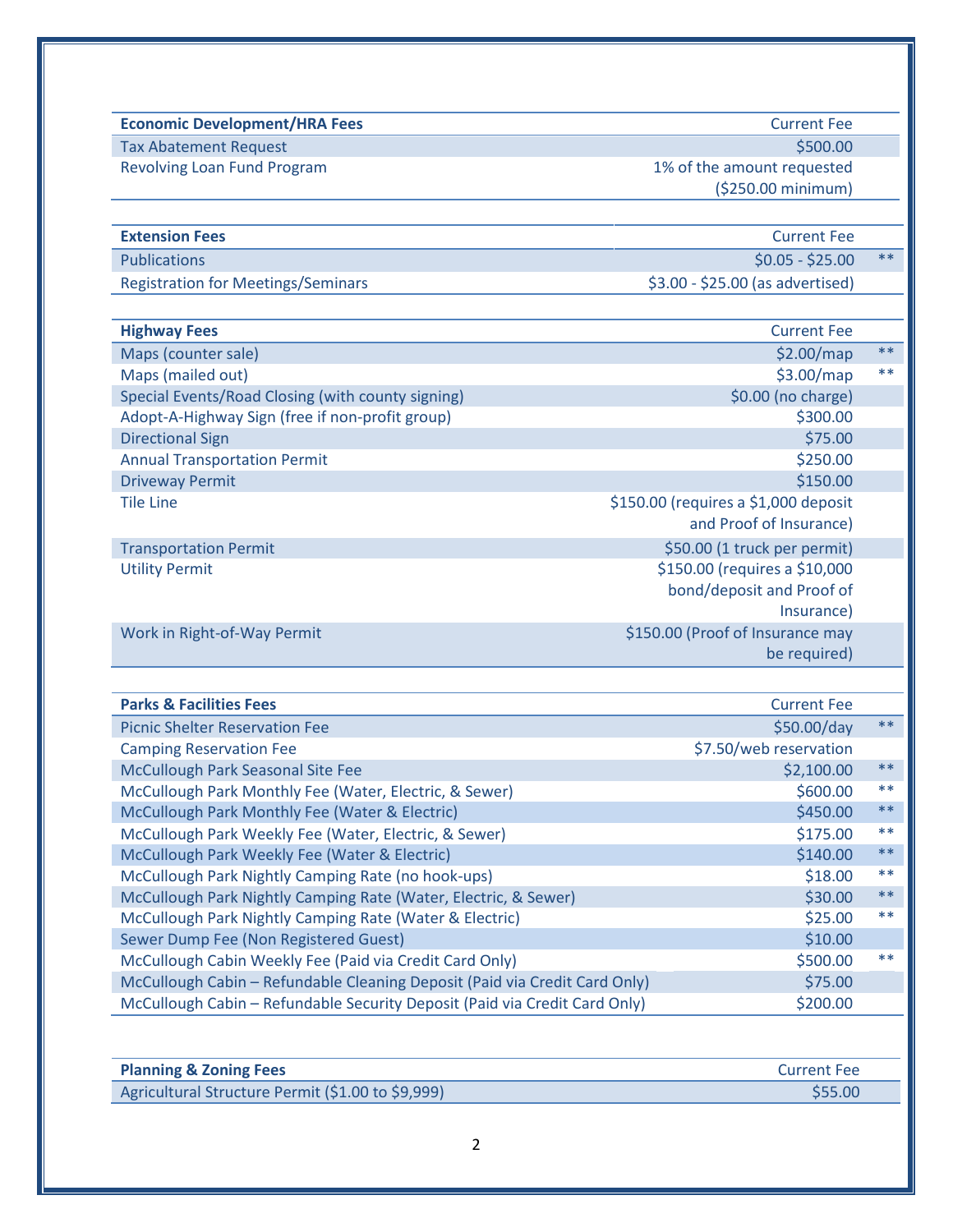| Agricultural Structure Permit (\$10,000 to \$20,000)        | \$105.00 (\$3.50 for each additional \$1,000)  |
|-------------------------------------------------------------|------------------------------------------------|
| <b>Feedlot Conditional Use Permit</b>                       | \$310.00 + recording fee                       |
| Feedlot Permit (10-99 Animal Units)                         | \$55.00                                        |
| Feedlot Permit (100-299 Animal Units)                       | \$105.00                                       |
| Feedlot Permit (300-499 Animal Units)                       | \$260.00                                       |
| Feedlot Permit (500-999 Animal Units)                       | \$360.00 + \$100.00 for notification           |
| <b>Feedlot Permit (Change of Ownership)</b>                 | \$55.00                                        |
| <b>Feedlot Permit (Modification of Existing Permit)</b>     | \$55.00 (unless expansion into next bracket) + |
|                                                             | \$100.00 for notification if 300 AU or larger  |
| Feedlot Permit (Over 1,000 Animal Units)                    | \$460.00 + \$100.00 for notification +         |
|                                                             | \$100.00/1,000 AU or part thereof              |
| <b>Feedlot Variance Request</b>                             | \$310.00 + recording fee                       |
| <b>Building Permits</b>                                     | Table 1A/1997 Uniform Building Code            |
| <b>House Roofing/Valuation</b>                              | \$85.00                                        |
| <b>Relocated House (Pre-Inspection Fee)</b>                 | \$150.00                                       |
| Siding                                                      | \$85.00                                        |
| Swimming Pool (over 5,000 gallons)                          | \$260.00                                       |
| <b>Windows</b>                                              | \$85.00                                        |
| <b>Atrazine Test Kit</b>                                    | \$47.00                                        |
| Septic System Permit (Tank only)                            | \$210.00                                       |
| Septic System Permit (Homeowner Installation)               | \$425.00                                       |
| Septic System Permit (5,000-10,000 gpd)                     | \$775.00                                       |
| Septic System Permit-Type IV & MSTS (5,000-10,000           | \$1,100.00                                     |
| gpd) includes initial operating permit                      |                                                |
| Septic System Permit (2,501-4,999 gpd)                      | \$575.00                                       |
| Septic System permit- Type IV (2,501-4,999 gpd)             | \$800.00                                       |
| includes initial operating permit                           |                                                |
| Septic System Permit (≤ 2,500 gpd)                          | \$350.00                                       |
| Septic System Permit - Type IV (≤ 2,500 gpd) includes       | \$475.00                                       |
| initial operating permit                                    |                                                |
| Septic System Permit Renewal/Extension                      | \$85.00                                        |
| Soil Verification/Site Evaluation/Additional Inspection     | \$85.00                                        |
| Septage Storage Tank includes initial operating permit      | \$550.00                                       |
| Operating Permit (≤2,500 gpd)Residential- if not            | \$250.00/2 years                               |
| automatically renewed                                       |                                                |
| Operating Permit (2,501-4,999 gpd)Residential- if not       | \$400.00/2 years                               |
| automatically renewed                                       |                                                |
| Operating Permit (5,000-10,000 gpd) Residential- if not     | \$525.00/2 years                               |
| automatically renewed                                       |                                                |
| Operating Permit (≤2,500 gpd) Non-Residential- if not       | \$250.00                                       |
| automatically renewed                                       |                                                |
| Operating Permit (2,501-4,999 gpd)Non-Residential- if not   | \$400.00                                       |
| automatically renewed                                       |                                                |
| Operating Permit (5,000-10,000 gpd) Non-Residential- if not | \$525.00                                       |
| automatically renewed                                       |                                                |
| <b>Septic Variance</b>                                      | \$110.00                                       |
| Water Re-Test Kit (Sample collected by the county)          | \$125.00                                       |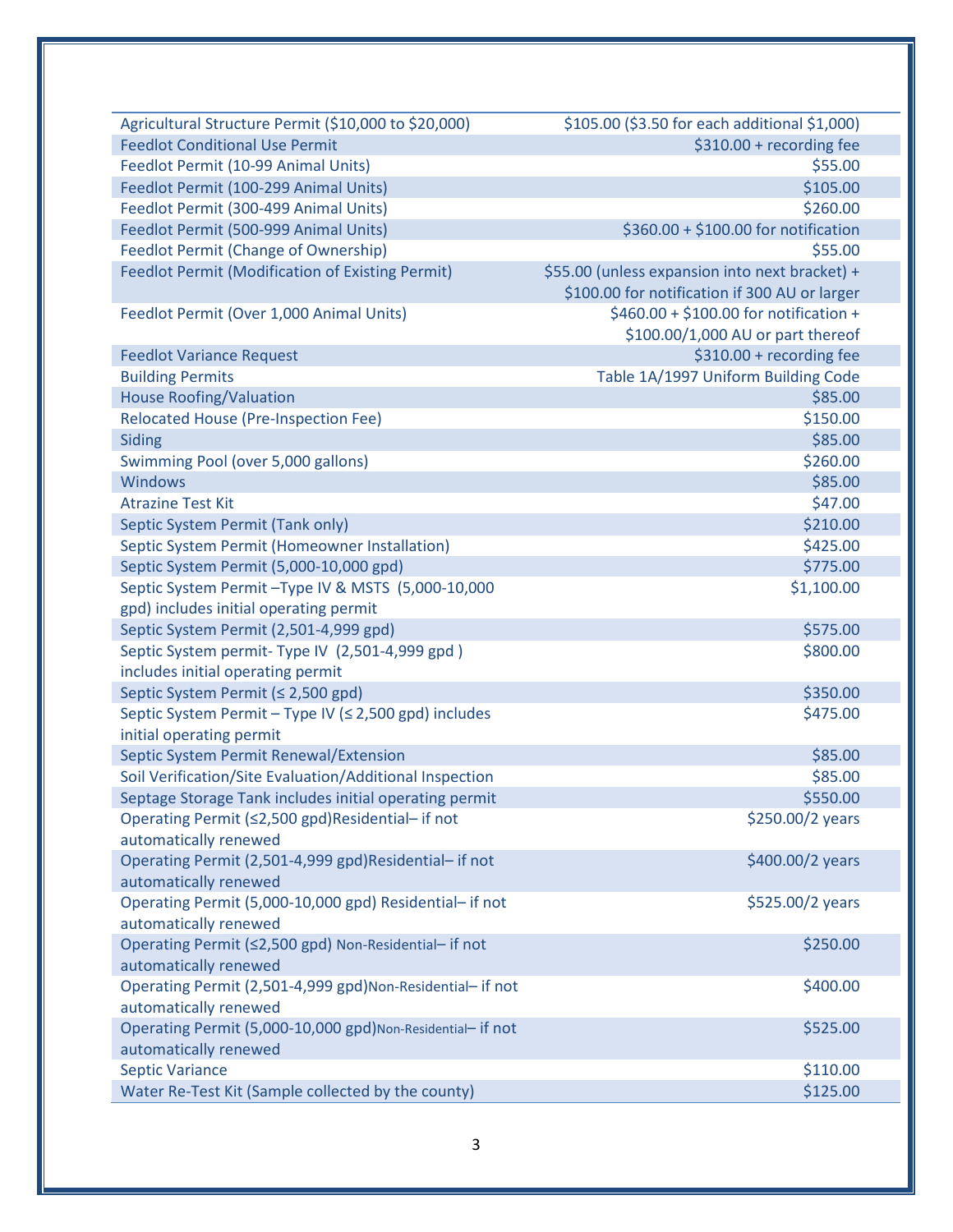| Water Re-Test Kit/one element test kit             | \$35.00                                 |
|----------------------------------------------------|-----------------------------------------|
| Water Test (Sample collected by the county)        | \$135.00                                |
| Water Test (Sample collected by the owner)         | \$55.00                                 |
| <b>Business License</b>                            | \$70.00                                 |
| <b>Certificate of Zoning Compliance</b>            | \$65.00                                 |
| <b>Conditional Use Permit</b>                      | $$460.00 + recording fee$               |
| <b>Temporary Equipment Placement Permit</b>        | \$160.00 + recording fee                |
| <b>Grading Permits</b>                             | \$160.00                                |
| <b>Pond Permit</b>                                 | \$40.00                                 |
| <b>Ordinance Amendments</b>                        | \$560.00                                |
| Rezone                                             | \$385.00                                |
| Park Dedication (or 5% of undeveloped land value - | \$500.00/lot                            |
| whichever is greater)                              |                                         |
| <b>Planned Unit Development</b>                    | $$500.00 + $50.00/$ acre                |
| <b>Platting (Final Plat)</b>                       | $$300.00 + $50.00/$ acre                |
| <b>Platting (Preliminary Plat)</b>                 | $$500.00 + $100.00/$ lot                |
| <b>Variance Request</b>                            | \$360.00 + recording fee                |
| <b>Waiver of Plat</b>                              | \$400 + recording fees per conservation |
|                                                    | easement                                |
| <b>Rural Address Sign</b>                          | \$75.00                                 |

| <b>Property Tax &amp; Election Fees</b>                                                                                                                                                                                                    | <b>Current Fee</b>                                                                                                                                            |
|--------------------------------------------------------------------------------------------------------------------------------------------------------------------------------------------------------------------------------------------|---------------------------------------------------------------------------------------------------------------------------------------------------------------|
| <b>Aggregate Tax Late Penalty</b>                                                                                                                                                                                                          | \$5/day beginning on the 15 <sup>th</sup> day after the last<br>day of each calendar quarter, for the first 30<br>days; increases to \$10/day each day after. |
| <b>Auctioneer License</b>                                                                                                                                                                                                                  | \$20.00 (plus \$3,000 Bond)                                                                                                                                   |
| <b>Certificate of Taxes (Bonding Companies)</b>                                                                                                                                                                                            | \$100.00                                                                                                                                                      |
| Certifications (I hereby certify, with signature)                                                                                                                                                                                          | \$25.00 /parcel/year                                                                                                                                          |
| Confession of Judgments (for Set-Up)                                                                                                                                                                                                       | \$200.00                                                                                                                                                      |
| <b>Delinquent Tax Lists</b>                                                                                                                                                                                                                | \$25.00                                                                                                                                                       |
| <b>Drainage Assessment Splits</b>                                                                                                                                                                                                          | \$5.00/parcel                                                                                                                                                 |
| <b>Elections</b>                                                                                                                                                                                                                           | <b>Varies</b>                                                                                                                                                 |
| Equipment Maintenance - Townships/Cities/School Districts<br>March Township Elections (yearly) - PTE Administration Costs<br>$\bullet$<br>August & November (even years) - Townships/Cities/School<br>Districts - PTE Administration Costs |                                                                                                                                                               |
| Special Elections for Town/City/School                                                                                                                                                                                                     | <b>PTE Admin costs</b>                                                                                                                                        |
| <b>Escrow Company Payment Files</b>                                                                                                                                                                                                        | \$2.00/parcel/file \$0 if provided in County format                                                                                                           |
| <b>Escrow Company Tax Statements</b>                                                                                                                                                                                                       | \$4.00/parcel/statement                                                                                                                                       |
| <b>Fireworks Permit</b>                                                                                                                                                                                                                    | \$100.00                                                                                                                                                      |
| <b>Forfeited Tax Sales</b>                                                                                                                                                                                                                 | \$300.00/parcel                                                                                                                                               |
| <b>Gambling Permit</b>                                                                                                                                                                                                                     | \$25.00                                                                                                                                                       |
| Labels                                                                                                                                                                                                                                     | \$5.00 minimum +\$0.05/label                                                                                                                                  |
| Liquor - 1 Day Temporary Consumption & Display Permit                                                                                                                                                                                      | \$25.00 per event                                                                                                                                             |
| Liquor - 1 to 4 Day Temporary On-Sale Liquor License                                                                                                                                                                                       | \$350.00                                                                                                                                                      |
| Liquor - Malt Liquor License (On & Off Sale)                                                                                                                                                                                               | \$200.00 Total Fee<br>(or \$140.00 On Sale + \$60.00 Off Sale)                                                                                                |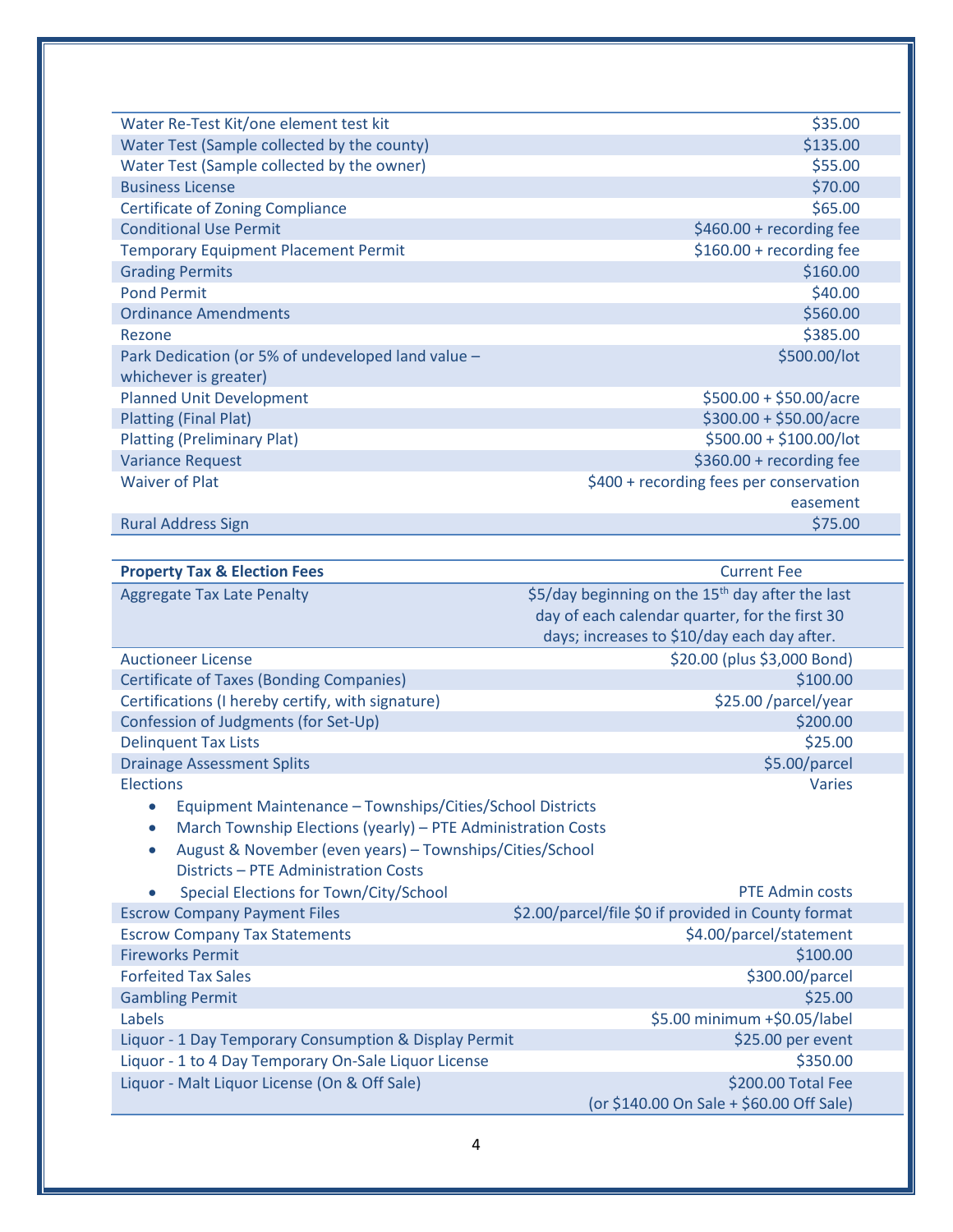| Liquor - Malt Liquor License (Temporary On Sale)              | \$50.00/day                                      |  |
|---------------------------------------------------------------|--------------------------------------------------|--|
| Liquor - Set-up License                                       | \$500.00 Total Fee (\$250 check to Rice County   |  |
|                                                               | + \$250 to the State of Minnesota)               |  |
| Liquor License (Off Sale)                                     | \$300.00                                         |  |
| Liquor License (On Sale)                                      | \$2,000.00                                       |  |
| Liquor License (Sunday)                                       | \$200.00                                         |  |
| <b>Liquor License Investigation Fee</b>                       | \$200.00                                         |  |
| <b>Listing of Highest Taxpayers</b>                           | \$100.00                                         |  |
| Minimum refund amount on overpayments unless requested        | \$10.00                                          |  |
| Mobile Home Bank/Wage Levy Collection Fee                     | \$25.00                                          |  |
| <b>Mortgage Registry Tax</b>                                  | Amount of Mtg x 0.0023                           |  |
| <b>NSF Check</b>                                              | \$30.00/parcel                                   |  |
| <b>Publication Fee for Delinquent Taxes</b>                   | \$40.00/parcel                                   |  |
| <b>Publication/Service Fee for Forfeited Property</b>         | \$200.00/parcel                                  |  |
| <b>Repurchase Fee</b>                                         | \$60.00/parcel                                   |  |
| Special Assessment (RLSSD Delinquent utility account)         | \$50.00/parcel                                   |  |
| <b>Special Assessment (Yearly Maintenance)</b>                | \$3.00/parcel (per SA code)                      |  |
| Special Assessment Correction Post Certification to Tax rolls | \$50/parcel                                      |  |
| <b>State Deed Tax</b>                                         | Amount of Selling Price x 0.0033                 |  |
| <b>Tax Estimate Certified in Writing</b>                      | \$5.00/parcel                                    |  |
| Tax Increment Districts (Set-up Fee)                          | \$200.00/district                                |  |
| <b>Tax Increment Districts (Yearly Maintenance)</b>           | \$3.00/parcel (all parcels in the district)      |  |
| Tax Information (Not available in the office)                 | \$30.00/hour + \$5.00/parcel/year                |  |
| <b>Tax Roll Data</b>                                          | \$50.00                                          |  |
| <b>Tobacco License</b>                                        | \$150.00                                         |  |
| <b>Transient Merchant License</b>                             | \$150.00 (plus \$3,000 Bond)                     |  |
| Truth in Taxation Mailings (prep & mailing)                   | 1/3 County, 1/3 Town/City & 1/3 School Districts |  |
| <b>Wine License (Includes Sundays)</b>                        | \$600.00                                         |  |
|                                                               |                                                  |  |

| <b>Public Health Fees</b>                                      | <b>Current Fee</b>           |
|----------------------------------------------------------------|------------------------------|
| Administration fee for vaccines through Minnesota Vaccines for | \$21.22 (donation requested) |
| <b>Children and UUAV Program</b>                               |                              |
| Mantoux Test (No charge if part of TB contact investigation)   | \$25.00                      |
| <b>Quadrivalent Flu Vaccine</b>                                | \$40.00                      |
| Flu Vaccine - High Dose 65 and older                           | \$80.00                      |
| <b>Hepatitis B Vaccine</b>                                     | \$75.00                      |
| <b>COVID-19 Vaccine Administration Fee</b>                     | \$38.00                      |
| <b>COVID-19 Vaccine Administration Fee in Home Setting</b>     | \$75.00                      |
| Family Health Specialist/Car Seat visit                        | \$90.00                      |
| Home Health Aide-Homemaker/Hour                                | \$50.00                      |
| Home Health Aide-Homemaker/Visit                               | \$84.00 visit                |
| Interpreter/Hour                                               | \$50.00                      |
| <b>Nurse/SW Case Management</b>                                | \$129.00/hour                |
| Nurse (Visit)                                                  | \$155.00/visit               |
|                                                                | \$180.00/visit               |
| Nurse/Office Visit/.25 Hour                                    | \$25.00                      |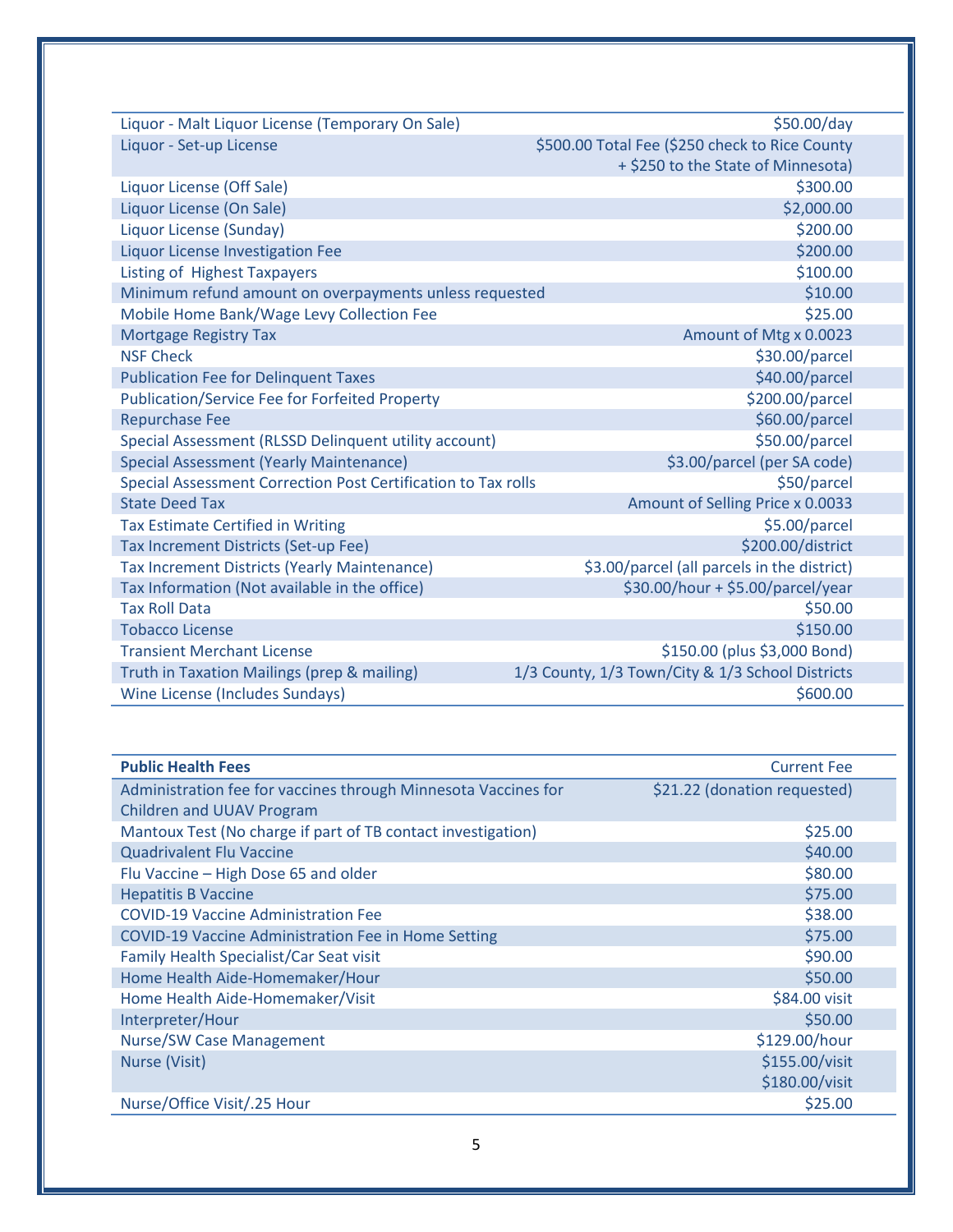| <b>Occupational Therapy/Visit</b>                                            | \$140.00                                             |
|------------------------------------------------------------------------------|------------------------------------------------------|
| <b>PCA Assessment</b>                                                        | \$450.00                                             |
| <b>Physical Therapy/Visit</b>                                                | \$200.00                                             |
| Speech Therapy/Visit                                                         | \$140.00                                             |
|                                                                              |                                                      |
| <b>Recorder Fees</b>                                                         | <b>Current Fee</b>                                   |
| <b>Surveyor Plat Review Fee</b>                                              | \$200/plat plus \$20/lot                             |
| Condominium                                                                  | \$56.00                                              |
| Multiple Satisfactions/Assignments/Partial                                   | \$46.00/4 documents citations or less; \$10.00/each  |
| <b>Releases</b>                                                              | additional document over                             |
| <b>Plat/Registered Land Survey</b>                                           | \$56.00                                              |
| <b>Recording Document</b>                                                    | \$46.00                                              |
| Assessment Agreement/Release (Septic/Sewer System Loan                       | \$46.00                                              |
| Program)                                                                     |                                                      |
| Well Disclosure Certificate (Please make a separate check for                | \$50.00                                              |
| recording fees - county does not collect a conservation fee)                 |                                                      |
| Photocopies (11 X 17)                                                        | $$1.00$ /page                                        |
| <b>Photocopies of Recorded Documents</b>                                     | \$1.00/page                                          |
| <b>Attest Page</b>                                                           | \$2.00/copy                                          |
| <b>Certified Copies</b>                                                      | \$10.00/document (flat fee)                          |
| <b>Official Plat - Certified</b>                                             | \$15.00/copy (large plat size only)                  |
| <b>Official Plat</b>                                                         | \$10.00/copy                                         |
| Copy of Plat (11 X 17)                                                       | \$5.00(flat fee)                                     |
| <b>Marriage Report</b>                                                       | \$5.00 minimum (up to 5 pages) + \$1.00/page after 5 |
| Adult Passport (16 years & older) (Department of State updated<br>12/2021)   | \$130.00                                             |
| Child Passport (15 years & younger) (Department of State updated<br>12/2021) | \$100.00                                             |
| <b>Passport Application Fee</b>                                              | \$35.00                                              |
| Adult Passport Card (16 years & older)(Department of State)                  | \$30.00                                              |
| Child Passport Card (15 years & younger) (Department of State)               | \$15.00                                              |
| <b>Expedite Passport Service (Department of State)</b>                       | \$60.00                                              |
| <b>Professional Passport Pictures</b>                                        | \$15.00                                              |
| Certificate of Release - Memorialize Appointment of Agent                    | \$20.00                                              |
| <b>Certificate of Release</b>                                                | \$46.00                                              |
| Certified Copy of Registered Land Survey                                     | \$15.00                                              |
| Certified Copy of Certificate of Title                                       | \$10.00                                              |
| <b>Document Transferring a Certificate</b>                                   | \$46.00                                              |
| <b>Entry of Memorial (Multiple Certificates)</b>                             | \$20.00/each additional                              |
| <b>Entry of Memorial Recording Torrens Document</b>                          | \$46.00                                              |
| Exchange Certificate (for each cancelled certificate)                        | \$20.00                                              |
| Exchange Certificate (for each new certificate)                              | \$20.00                                              |
| Residue Certificate or New Additional Certificate                            | \$40.00                                              |
| <b>Birth Certificate</b>                                                     | \$26.00                                              |
| Birth Certificate(additional copies ordered at the same time)                | \$19.00                                              |
| <b>Death Certificate</b>                                                     | \$13.00                                              |
| Death Certificate(additional copies ordered at the same time)                | \$6.00                                               |
|                                                                              |                                                      |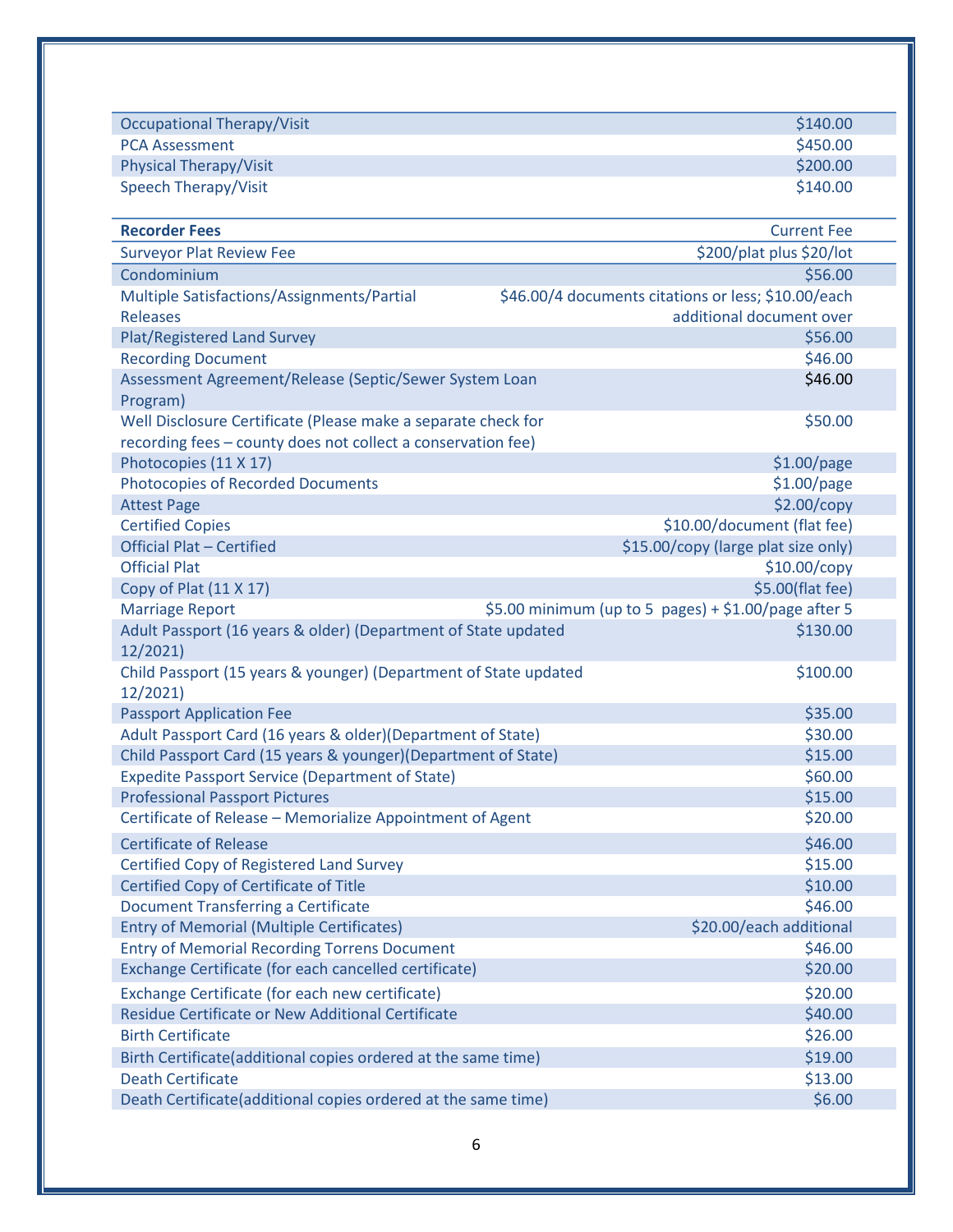| <b>Marriage Application</b>                                  | \$115.00                                  |
|--------------------------------------------------------------|-------------------------------------------|
| Marriage Application (reduced fee-need to meet requirements) | \$40.00                                   |
| <b>Marriage Certificate</b>                                  | \$9.00/each                               |
| <b>Minister Ordination Registration</b>                      | \$20.00                                   |
| <b>Marriage Amendment</b>                                    | \$25.00                                   |
| <b>Marriage Supplemental Form</b>                            | \$25.00                                   |
| Marriage Felony Name Change Form                             | \$25.00                                   |
| <b>Minor Marriage Consent Form</b>                           | NA not allowed by State of MN             |
| Marriage Duplicate/Reissue License                           | \$25.00                                   |
| <b>Notary Commission Registration</b>                        | \$20.00                                   |
| <b>Notary Certification</b>                                  | \$5.00                                    |
| Roberds Lake Septic Sewer District                           | Effective March 1, 2021                   |
| <b>Full time residential</b>                                 | \$46.75/month                             |
| Seasonal residential                                         | \$37.25/month                             |
| Commercial                                                   | \$27.75/month & \$6.00/1,000 Gallons      |
|                                                              |                                           |
| <b>Sheriff Fees</b>                                          | <b>Current Fee</b>                        |
| <b>Board of Out-of-County Inmates</b>                        | \$65.00/day                               |
| Booking Fee (paid by all inmates)                            | \$20.00                                   |
| Fingerprinting                                               | \$25.00/person                            |
| Huber Law (Out-of-County Commitments)                        | \$40.00/day                               |
| <b>Huber Law (Rice County Commitments)</b>                   | \$20.00/day                               |
| <b>Medical Co-Pay</b>                                        | \$20.00/each                              |
| Pay-for-Stay (paid by straight time inmates only)            | <b>NA</b>                                 |
| <b>Prescription Co-Pay</b>                                   | \$10.00/each                              |
| T.B. Test Fee (paid by all inmates)                          | \$20.00/test                              |
| Background Checks (For Social Services and HRA only)         | \$4.00/person                             |
| <b>Civil Process (Posting Sale Notice)</b>                   | \$70.00                                   |
| Civil Process (Certificate of Sale)                          | \$75.00                                   |
| <b>Civil Process (Sheriff Sale)</b>                          | \$75.00                                   |
| <b>Civil Process (Mortgage Redemption)</b>                   | \$250.00                                  |
| Civil Process (Deputy time when special service is required) | \$75.00/hour                              |
| Civil Process (Legal not found)                              | \$70.00                                   |
| Civil Process (Fee for Service - up to 3 attempts)           | \$70.00/person                            |
| Permit to Carry Handgun (nonrefundable 5 year permit)        | \$100 (new); \$75.00 (renewal)            |
| Special event staffing (traffic or security details)         | \$50.00 per hour for non-licensed/part-   |
|                                                              | time on call staff (minimum 2 hours)      |
|                                                              | \$100.00 per hour for licensed/full-time  |
|                                                              | staff, (minimum 2 hours)                  |
| <b>Burning Permits</b>                                       | \$0.00 (Issued by local Township Official |
|                                                              | or DNR Forestry Office))                  |
| <b>Driver License Checks</b>                                 | \$0.00 (Not done per State's order)       |
|                                                              |                                           |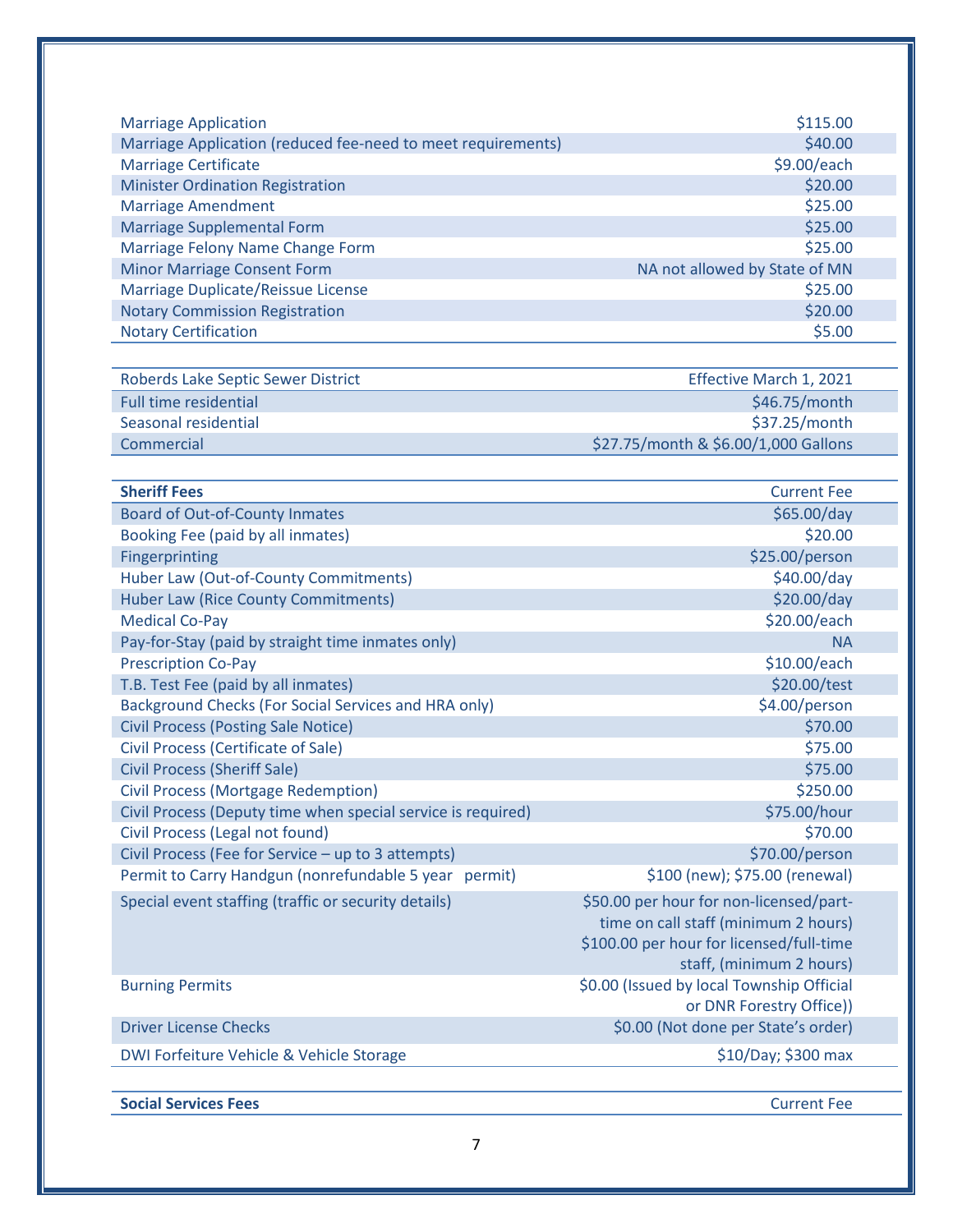| <b>Child Care Fee</b>                                                    | Sliding fee based on income    |       |
|--------------------------------------------------------------------------|--------------------------------|-------|
| <b>Family Child Care (Initial Licensing)</b>                             | \$50.00                        |       |
| <b>Family Child Care (Relicensing)</b>                                   | \$100.00                       |       |
| <b>Detoxification Services/Fees</b>                                      | sliding fee based on income    |       |
| Administrative fee on Detoxification delinquent accounts                 | \$50.00                        |       |
| Out-of-Home Placement Fee (Children)                                     | Sliding fee based on income    |       |
| Community Residential Setting - Initial License                          | \$500.00                       |       |
| Community Residential Setting - Relicensing                              | \$500.00                       |       |
|                                                                          |                                |       |
| <b>Solid Waste Fees</b>                                                  | <b>Current Fee</b>             |       |
| Acids/Bases/Poisons/Chlorinated/Cyanides/Flammable                       | $$1.75$ /pound                 |       |
| Products/Oxidizers/Peroxide/Dioxins (Some industrial dioxins may not     |                                |       |
| be accepted) - Business                                                  |                                |       |
| <b>Aerosol Cans - Business</b>                                           | \$1.25/can                     |       |
| Antifreeze (1 gallon-8 pounds) - Business                                | \$0.50/pound                   |       |
| Florescent Ballasts - Business                                           | \$1.50 pound                   |       |
| Florescent Bulbs/HID Lamps Handling Fee - Business                       | \$0.75/bulb                    |       |
| Fuels/Solvents (1 gallon-8 pounds) - Business                            | $$0.25$ /pound                 |       |
| <b>HID Lamps - Business</b>                                              | \$0.75/bulb                    |       |
| Hazardous Waste Management Fee - Business                                | \$45.00 (Depending on          |       |
|                                                                          | amount, the Waste              |       |
|                                                                          | Management Fee may be          |       |
|                                                                          | adjusted)                      |       |
| Latex/Oil Base Paint (1 gallon = 10 pounds) - Business                   | \$0.50/pound                   |       |
| Minimal Generators (may accept up to 100 lbs/year) - Business            | \$0.00 (no fee)                |       |
| One Time Generator (may accept up to 2,200 lbs/one time only) - Business | \$0.00 (no fee)                |       |
| VSQG (may accept up to 2,200 lbs/year) - Business                        | \$0.00 (no fee)                |       |
| <b>Commercial Hauler with Credit Account</b>                             | \$54.00/ton plus 17% tax       |       |
|                                                                          |                                |       |
| <b>Demolition</b>                                                        | \$28.00/ton (\$20.00 minimum)  |       |
| Licensed Hauler with ST-10 on File                                       | \$54.00/ton                    |       |
| Self-Haulers (car, pickup, trailer - single axle)                        | \$30.00 (tax included)         |       |
| Large Loads                                                              | \$68.33/ton (plus tax)         |       |
| Asbestos (24 hr notice, by appointment only)                             | \$80.00/ton                    |       |
|                                                                          | \$45.00/pickup                 |       |
|                                                                          | \$9.00/bag (up to 3 bags)      |       |
|                                                                          | Double fee if found in load    |       |
|                                                                          | without notification/apt.      |       |
| Contaminated Soil (only if permission given ahead of time)               | \$15.00/ton                    |       |
| <b>Street Sweeping from Cities</b>                                       | \$5.00/ton                     |       |
| <b>Uncovered Load</b>                                                    | \$20.00                        |       |
| Mattress or Box Spring - Recyclable                                      | \$25.00/mattress or box spring | $***$ |
| Mattress or Box Spring - Landfilled (with prior permission               | \$35.00/mattress or box spring | $***$ |
|                                                                          | \$55.00/mattress or box spring |       |
| Mattress/Box Spring-Landfilled (without prior permission)                |                                |       |
| Appliances (includes air conditioners)                                   | \$15.00                        |       |